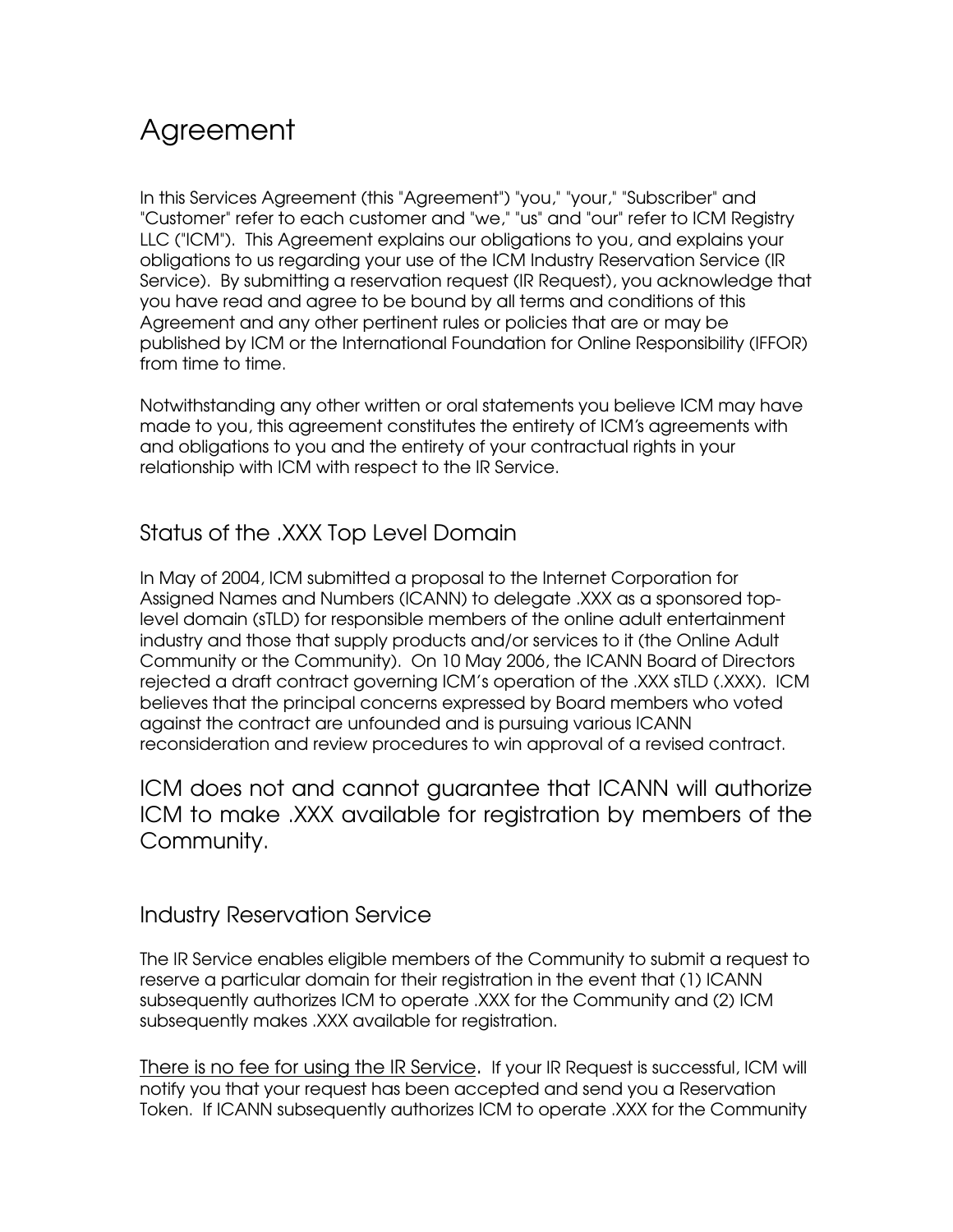and ICM subsequently makes .XXX available for registration, you will be given the opportunity (but you will not be obligated) to use your Registration Token to register the reserved domain through an ICANN accredited registrar, who will charge a fee for that service.

# **Eligibility**

You are eligible to submit an IR Request **ONLY** if you are (A) the current operator of web site (an "Eligible Site") registered in an ICANN-recognized top-level domain before 1 May 2006 that provides (1) sexually oriented online adult entertainment or (2) products or services to members of the Community, or (B) the authorized agent of the current operator of an Eligible Site. Only operators of Eligible Sites or their agents meeting these eligibility criteria ("Eligible Participants") are permitted elect to use the IR Service.

You acknowledge and agree that you may submit an IR Request only for a name that is identical to the name of the Eligible Site (less the string corresponding to the ICANN recognized TLD in which it is registered).

By submitting an IR Request you certify that you are eligible to submit each reservation request you place. You agree that ICM may contact the registered owner of the names you request and verify your rights to register those names at any time, and may reject any and all IR Requests you submit and invalidate any Reservation Tokens you hold forms a good faith belief that you have attempted to reserve names corresponding to an Eligible Site that you are not the current operator of, or the authorized agent of such operator or have otherwise abused the IR Service.

### Adherence with Community Code of Practice

You acknowledge and agree that if and when ICANN authorizes ICM to operate the .XXX domain, a separate body, the International Foundation for Online Responsibility (IFFOR) will work with the stakeholder community to develop a code of practice applicable to all registrants. The code will address practices such as unfair, deceptive, or fraudulent marketing practices; the use of malware, malicious code, spoofing, pfishing; practices designed to attract children or suggest the presence of child pornography; unauthenticated use of credit cards; violations of law regarding the sending of unsolicited promotional email; or misuse of personal data. Registrants will be expected to participate in a simplified labeling program operated by the Internet Content Rating Association (ICRA) that identifies their site as an adult entertainment site.

In the event ICANN subsequently authorizes ICM to operate .XXX for the Community and ICM subsequently makes .XXX available for registration, you will be given the opportunity (but you will not be obligated) to use your Registration Token to register the reserved domain through an ICANN accredited registrar. You acknowledge and agree that your use of a Registration Token to register a reserved domain will be contingent on your written agreement to comply with the Community Code of Practice in effect at the time of such registration and as subsequently modified by IFFOR.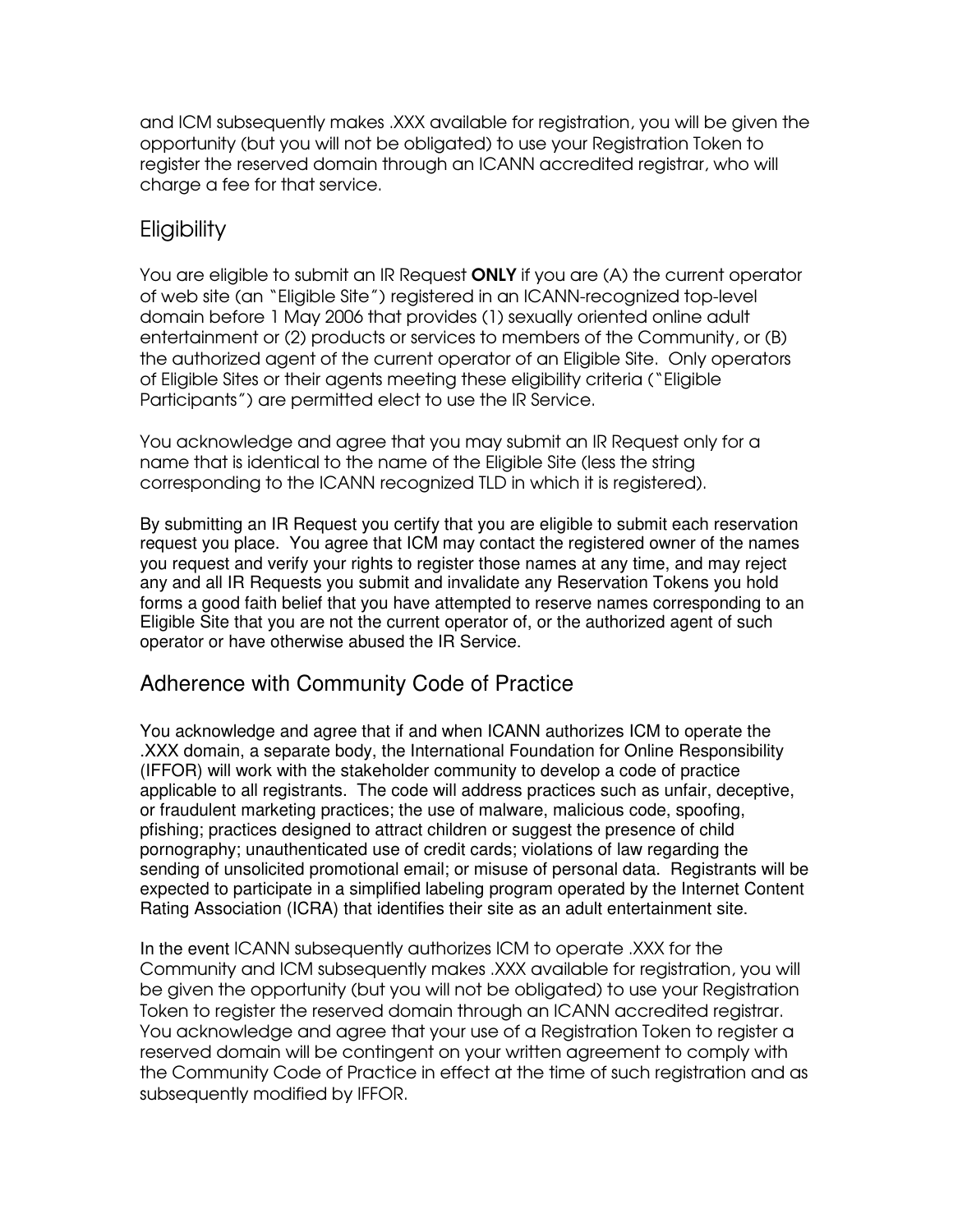### **Transfer**

You may transfer the use of your IR Request(s) or Reservation Token(s) to another party only if, at the time of transfer, that party is or becomes the current operator of the corresponding Eligible Site. Any attempt to transfer your rights in an IR Request or Reservation Token to a third party under any other circumstances will void the IR Request or Reservation Token.

#### Reservations

You acknowledge and agree that in the event more than Eligible Participant submits an IR Request for a name that they are eligible to reserve, ICM will use a tiebreak to allocate the name in an equitable manner. You acknowledge and agree that ICM will not publish the tiebreak methodology until the Industry Reservation period is over. You agree that ICM shall have no liability to you in the event that based on this tiebreak methodology ICM awards the Reservation Token to another Eligible Participant.

You also acknowledge that ICM will reserve certain names, including names that may correspond to the name of an Eligible Sites, and you agree that ICM shall have no liability to you in the event that a name corresponding to an Eligible Site for which you are the current operator or the agent of such operator is not available for reservation and/or is subsequently allocated by ICM to a third party in another manner.

### Required Data

In order for us to process your IR Request, you agree to provide certain current, complete, accurate, and reliable data about yourself and the Eligible Site at the time of submission (the "Reservation Data"). ICM will maintain Reservation Data in confidence, and will not disclose such information to any third party without your explicit consent, unless compelled to do so by applicable law.

You agree to update this information as follows: (i) if your Reservation Data changes after you have supplied it to us, but before you have registered the reserved name through an ICANN accredited registrar (unless we have notified you that your reservation request was not successful). If your Reservation Data changes after you have registered the reserved name through an ICANN accredited registrar, you agree to update your Reservation Data in accordance with ICM's Whois data policy.

Because ICM requires accurate and reliable Reservation Data to verify your status as an Eligible Participant, it is a material breach of this Agreement if you: (i) provide inaccurate or unreliable Reservation Data, (ii) fail promptly to update Reservation Data with in accordance with this Agreement, or (iii) fail to respond within fifteen days to our inquiries regarding the accuracy of the Reservation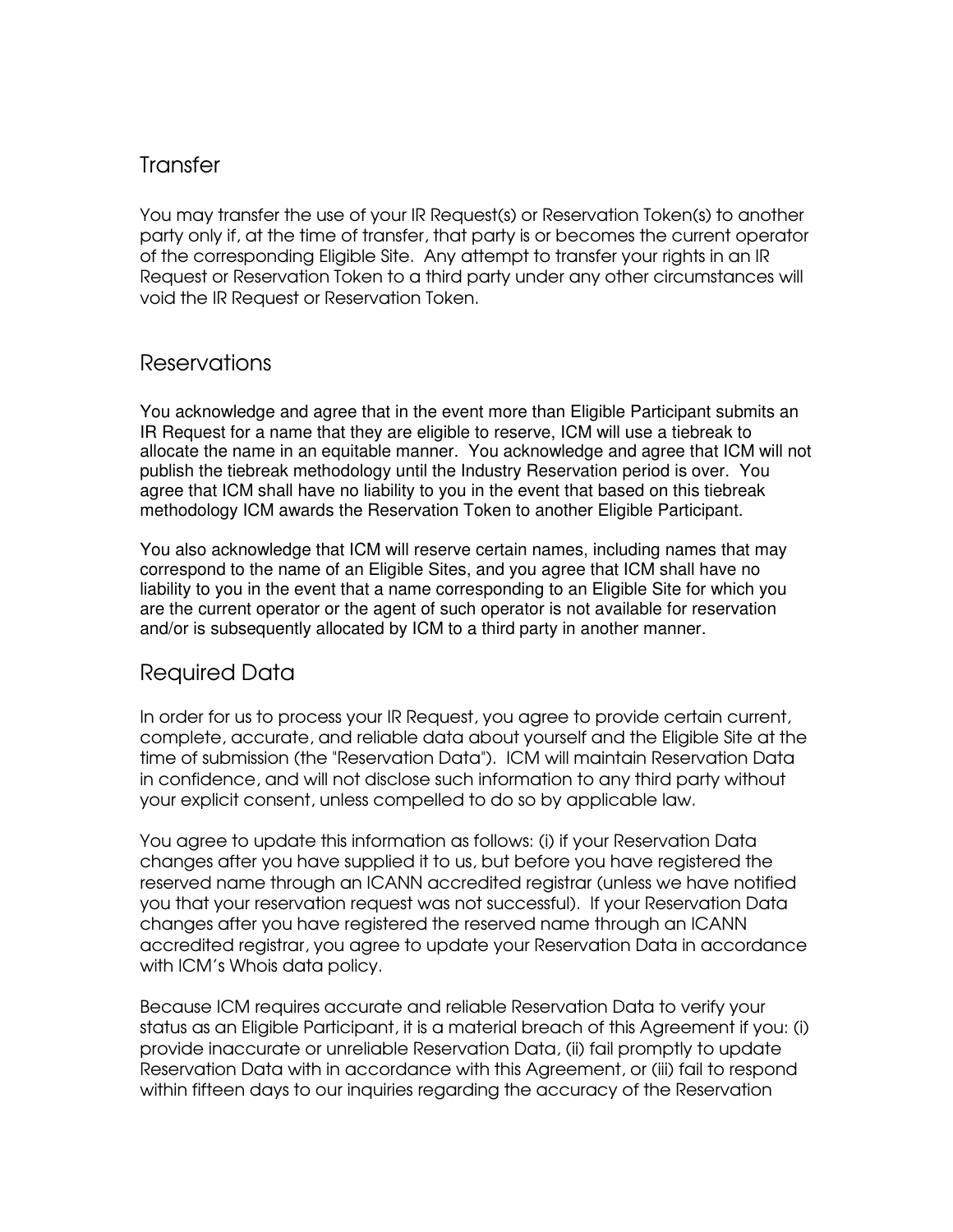Data. Such a breach will be a sufficient basis for us to cancel any and all IR Requests you have submitted or invalidate any Reservation Tokens that you hold.

# Modification or Termination of the Agreement

You acknowledge that the Internet, the domain name system and the policies and practices of ICANN relative to registration and administration of domain names may change rapidly. You understand and agree that ICM may modify and/or terminate this Agreement, as well as any additional rules or policies that are or may be published by ICM, as necessary to comply with any other agreements that ICM is currently bound by or will be bound by in the future, as well as to adjust to changing business circumstances; provided, however, that ICM agrees not to modify its commitment to preserve the confidentiality of Reservation Data without your explicit consent.

Any such addition, modification, or termination will be binding and effective immediately upon posting of the revised Agreement or change to the service(s) on ICM'web site, or upon notification to you by e-mail or regular mail. You agree to periodically review our web site, including the current version of this Agreement available on our web site, to be aware of any such modifications. If you do not agree to any such changes, you may withdraw your IR Request(s) and/or relinquish your Reservation Token(s). You acknowledge and agree that such cancellation will be your exclusive remedy and our sole liability if you do not wish to abide by any changes to this Agreement or any additional rules or policies that are or may be published by ICM.

# Agency

IF YOU ARE ACTING AS AN AGENT: You represent that you have the authority to bind your principal to all terms and conditions contained in this Agreement. You acknowledge and agree that you may submit an IR Request only for the current operator of an Eligible Site. You acknowledge and agree that ICM is entitled consider a breach of this Agreement by your principal a breach by you.

IF YOU ARE ACTING THROUGH AN AGENT: You agree that, if your agent (e.g., an Internet Service Provider, employee, legal counsel, etc.) submits an IR Request on your behalf, you are nonetheless bound as a principal by all terms and conditions herein, including the Dispute Policy as described later in this Agreement. By acting on your behalf, your agent certifies that he or she is authorized to submit an IR Request on your behalf, that he or she is authorized to bind you to the terms and conditions of this Agreement and that he or she has apprised you of the terms and conditions of this Agreement. In addition, you are responsible for any errors made by your agent. You acknowledge and agree that ICM is entitled to consider a breach of this Agreement by your agent a breach by you.

# Prohibited Conduct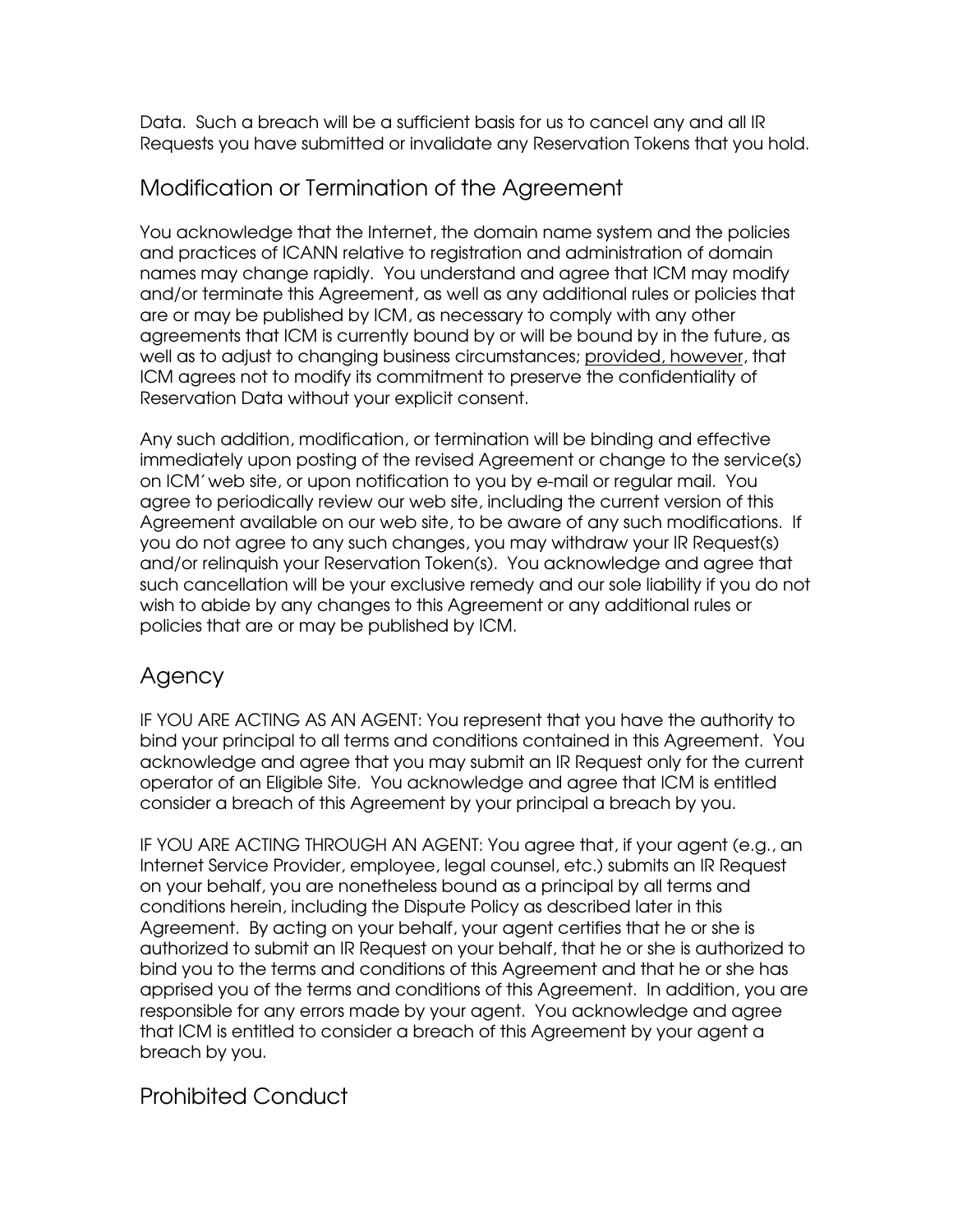By submitting an IR Request you agree to use the IR Service only for lawful purposes, consistent with the limitations set forth in this Agreement. ICM reserves the right to terminate your IR Request or Reservation Token, and any other IR Requests or Reservation Tokens you have submitted or hold, if it makes a good faith determination that, or has reason to believe that you are using an IR Request or Reservation Token in a manner that constitutes a material violation of this Agreement and/or any U.S. or state statute or regulation, including but not limited to violation of U.S. copyright and trademark law. Any attempts to penetrate ICM'security will result in the termination of the your IR Requests or Reservation Tokens without notice.

### **Breach**

ICM reserves the right to deem any failure by you to abide by any provision of this Agreement, any ICM operating rule or policy or the Dispute Policy, to be a material breach of this Agreement. We may, but are not obligated to provide written notice, describing the breach, to you. If ICM provides such written notice, and you fail within ten (10) calendar days of the date of such notice to provide evidence that is reasonably satisfactory to us that you have not breached your obligations under the Agreement, then we may terminate any IR Request submitted or Reservation Token held without further notice.

# Revocation

You agree that we may terminate your IR Request(s) and/or Reservations if the information that you are obligated to provide hereunder, or that you subsequently modify, contains false or misleading information, or conceals or omits any information we would likely consider material to your eligibility to participate in the IR Service. Furthermore, you agree that we may suspend, cancel or transfer your IR Request(s) or Reservation Token(s) in order to: (i) correct mistakes made by us or a third party in submitting and processing your IR Request(s).

# Participant Representations and Warranties

You agree and warrant that: (i) the information that you or your agent provide to us during the application process to reserve a domain new through the IR Service is, to the best of your knowledge and belief, accurate and complete, and that any future changes to this information will be provided to us in a timely manner according to the modification procedures in place at that time, (ii) to the best of your knowledge and belief neither the submission of an IR Request, your successful Reservation of the requested name, or the manner in which you intend to use such IR Request, Reservation Token, or the domain name itself will directly or indirectly infringe the legal rights of a third party, including trademark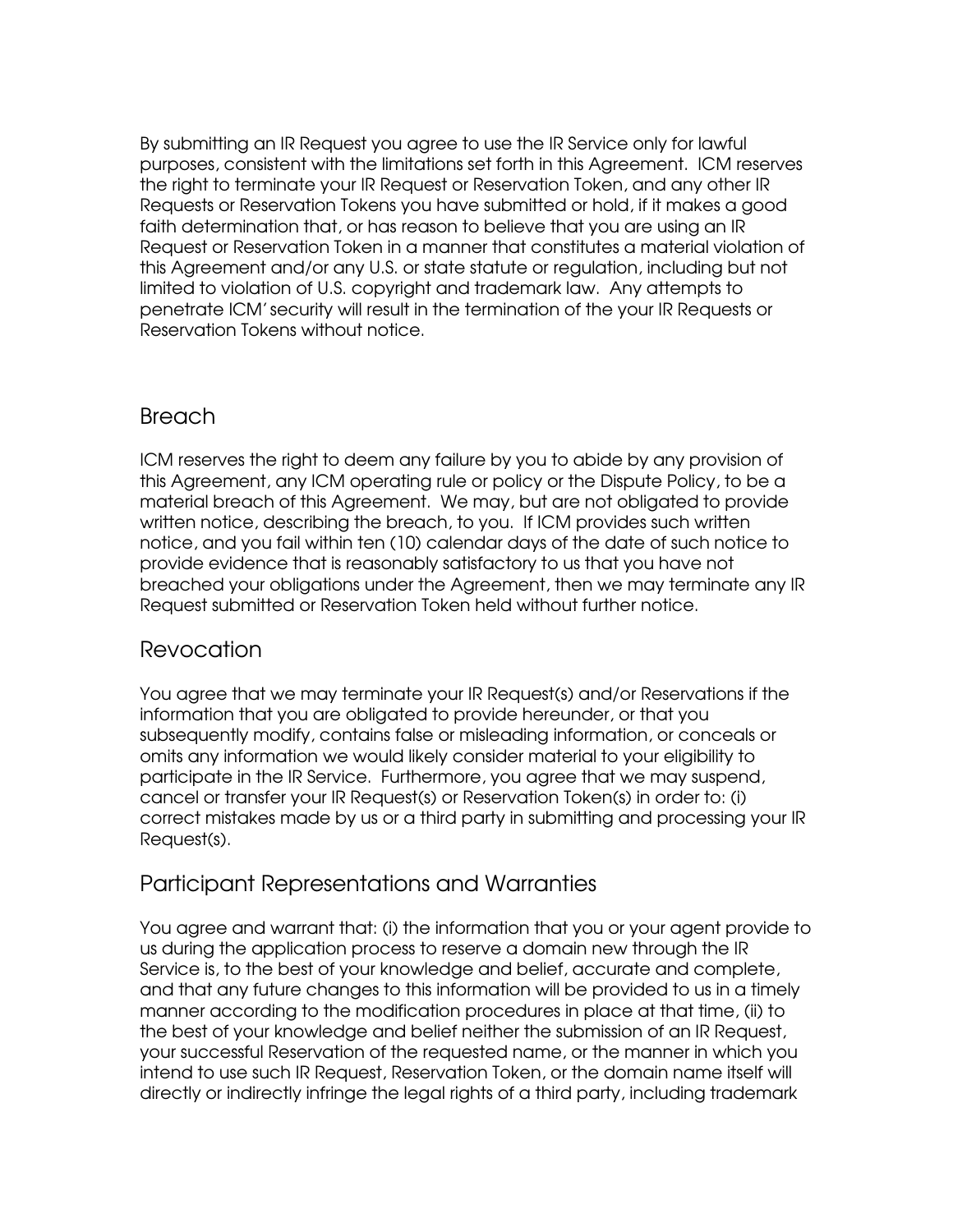rights, (iii) you are not submitting an IR Request for an unlawful purpose; (iv) you will not knowingly use the IR Request or Reservation Token in violation of any applicable laws or regulations, (v) you have all requisite power and authority to execute this Agreement and to perform your obligations hereunder, and (vi) you are of legal age and capacity to enter into this Agreement.

You agree and acknowledge that it is your responsibility to determine whether your IR Request and/or Reservation Token infringes or violates someone else's rights, including, but not limited to, whether any foreign language translations of your domain name, either between roman-alphabet languages, between nonroman alphabet languages, or between roman-alphabet and non-roman alphabet languages, infringe or violate someone else's rights.

### ICM Disclaimer of Warranties

You agree that your use of our service(s) is solely at your own risk. You agree that all of our services are provided on an "AS IS," and "AS AVAILABLE" basis. ICM EXPRESSLY DISCLAIMS ALL WARRANTIES OF ANY KIND, WHETHER EXPRESS OR IMPLIED, INCLUDING BUT NOT LIMITED TO THE IMPLIED WARRANTIES OF MERCHANTABILITY, FITNESS FOR A PARTICULAR PURPOSE, TITLE AND NON-INFRINGEMENT. ICM MAKES NO REPRESENTATIONS OR WARRANTIES OF ANY KIND WHATSOEVER THAT SUBMISSION OF A RESERVATION REQUEST OR RECEIPT OF A RESERVATION UNDER THIS AGREEMENT WILL GUARANTEE YOUR ABILITY TO REGISTER THE RESERVED NAME OR IMMUNIZE YOU EITHER FROM CHALLENGES TO YOUR SUBSEQUENT REGISTRATION OF THAT DOMAIN NAME, OR FROM SUSPENSION, CANCELLATION OR TRANSFER OF THE IR REQUEST, RESERVATION TOKEN, OR SUBSEQUENTLY REGISTERED DOMAIN NAME.

We make no warranty that our services(s) will meet your requirements or that the service(s) will be uninterrupted, timely, secure or error free; nor do we make any warranty as to the results that may be obtained from the use of the service(s) or as to the accuracy or reliability of any information obtained on our web site. You understand and agree that any material and/or data downloaded or otherwise obtained through the use of our website is done at your own discretion and risk and that you will be solely responsible for any damage to your computer system or loss of data that results from the download of such material and/or data. We make no warranty regarding any goods or services purchased or obtained through any of our services or any transactions entered into through such services. No advice or information, whether oral or written, obtained by you from us or through web site shall create any warranty not expressly made herein. To the extent that any jurisdiction does not allow the exclusion of such warranties, these disclaimers will apply to the greatest extent possible.

You further acknowledge and agree that your IR Request(s) and/or Reservation Token(s) is subject to suspension, cancellation, transfer or modification pursuant to the terms of any rules or policies applicable to your domain name registration for any Eligible Site, including, but not limited to (i) the Uniform Domain Name Dispute Resolution Policy (UDRP), (ii) any policy adopted by the Internet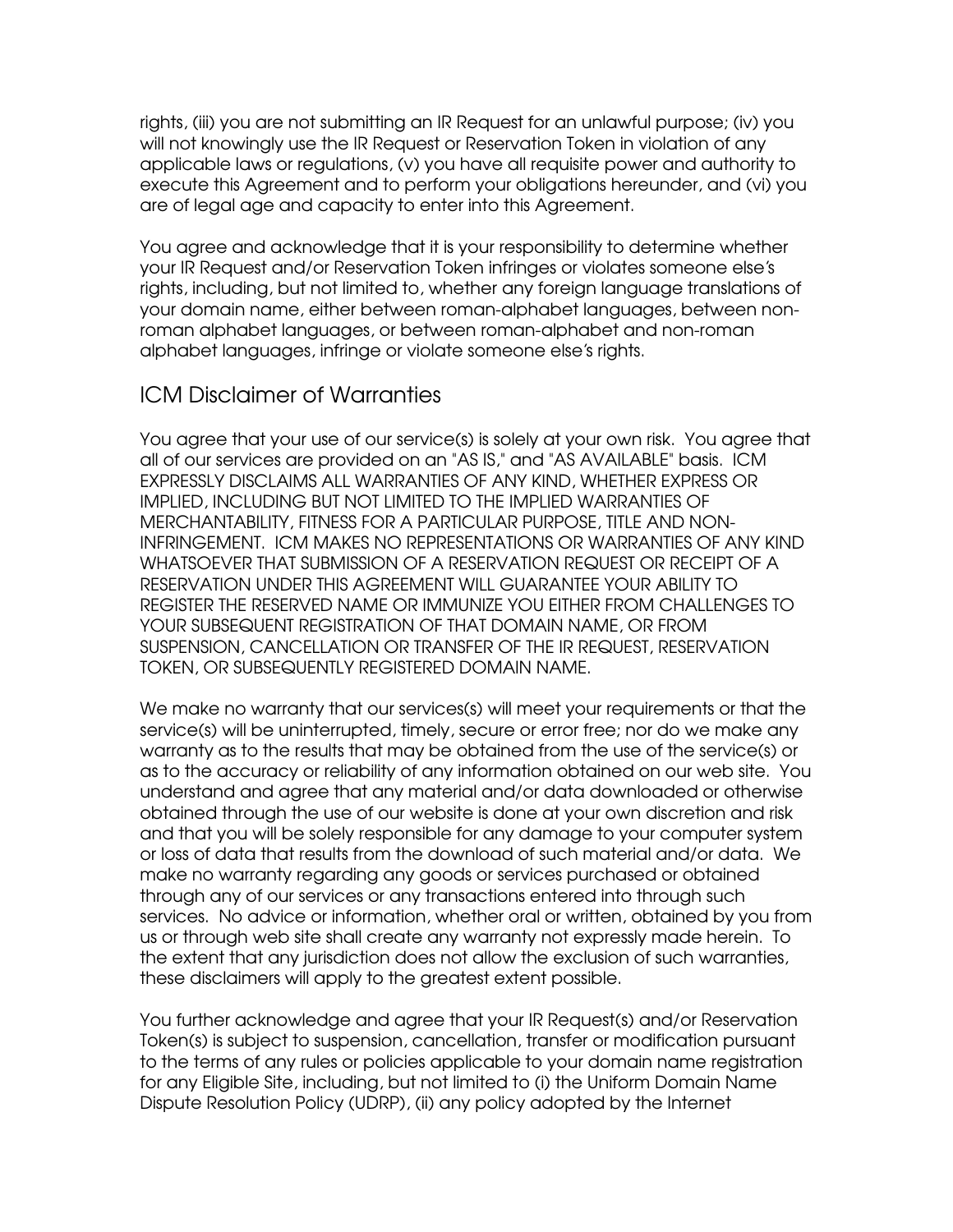Corporation for Assigned Names and Numbers (ICANN), (iii) any registrar (including ICM) or registry administrator procedures, or (iv) any other ccTLD registry administrator procedures.

You also agree that ICM shall have the right in its sole discretion to suspend, cancel, transfer or otherwise modify your IR Request(s) and/or Reservation Token(s) at such time as ICM receives (i) a properly authenticated notification from a court of competent jurisdiction, or (ii) an arbitration award requiring the suspension, cancellation, transfer or modification of your domain name registration for the corresponding Eligible Site.

# Right of Refusal

You grant ICM, in our sole discretion, the right to refuse to accept your IR Request or to terminate your Reservation Token at any time. You agree that we will not be liable to you for any loss or damages that may result from any such refusal or termination.

# Dispute Policy

We do not check to see whether the IR Request you submit infringes the legal rights of others. You agree to assume all responsibility in selecting a domain name to reserve. Should we be sued or threatened with a lawsuit in connection with your IR Request or Reservation Token, you agree to hold us harmless and indemnify us pursuant to the Indemnification provision of this agreement. Similarly, you recognize that we have no responsibility to determine whether domain names reserved by others through our site infringe your own rights in trademarks or domain names, and you agree to release ICM from any legal claims asserting such a responsibility.

We will not participate in any way in any dispute between you and any party other than us regarding your IR Request, Reservation Token, and/or use of an Eligible Site or domain name. You will not name us as a party or otherwise include us in any such proceeding. In the event that we are named as a party in any such proceeding, we reserve the right to raise any and all defenses deemed appropriate, and to take any other action necessary to defend ourselves.

#### 14. Limitation of Liability

ICM AND ITS PARTNERS, AFFILIATES AND CONTRACTORS WILL NOT BE LIABLE FOR ANY DIRECT, INDIRECT, INCIDENTAL, SPECIAL OR CONSEQUENTIAL DAMAGES OF ANY KIND (INCLUDING LOST PROFITS), REGARDLESS OF THE FORM OF ACTION, WHETHER IN CONTRACT, TORT (INCLUDING NEGLIGENCE) OR OTHERWISE, EVEN IF ICM HAS BEEN ADVISED OF THE POSSIBILITY OF SUCH DAMAGES. WE EXPLICITLY DISCLAIM ANY AND ALL LOSS OR LIABILITY RESULTING FROM, BUT NOT LIMITED TO:

(a) SUSPENSION, LOSS, OR MODIFICATION OF YOUR IR REQUEST, RESERVATION TOKEN, AND/OR DOMAIN REGISTRATION;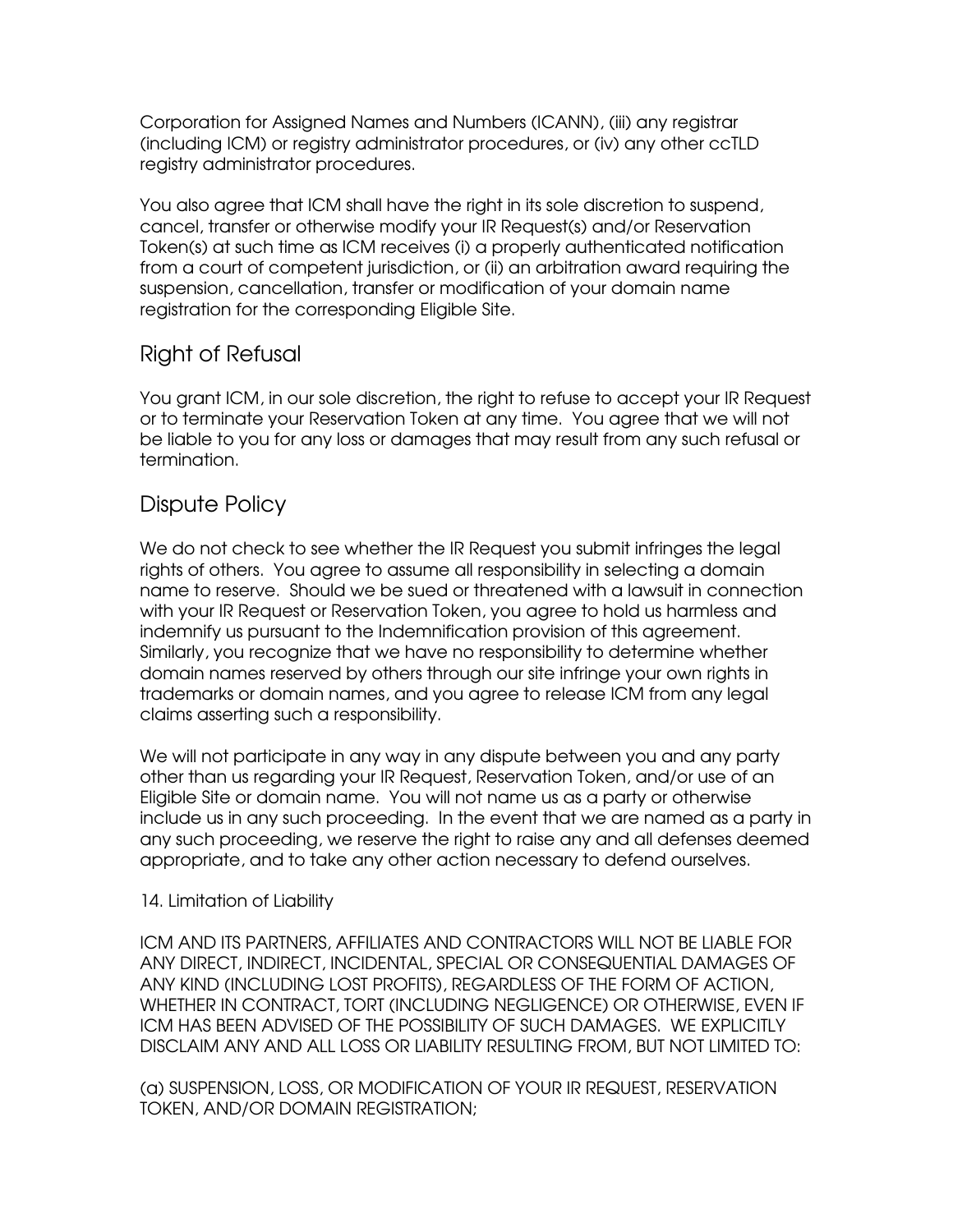(b) USE OR MISUSE OF YOUR IR REQUEST, RESERVATION TOKEN, AND/OR DOMAIN NAME REGISTRATION;

(c) INTERRUPTION OF YOUR BUSINESS, WEB SITE, EMAIL, OR OTHER SERVICES; (d) ACCESS DELAYS OR INTERRUPTIONS TO THIS WEB SITE OR ANY WEB SITES ACCESSED BY YOU;

(e) NON-DELIVERY, MIS-DELIVERY, CORRUPTION, DESTRUCTION, OR MODIFICATION OF DATA;

(f) USE OR MISUSE OF YOUR USER NAME OR PASSWORD;

(g) FAILURE TO ACQUIRE OR RE-ACQUIRE A RESERVATION TOKEN AND/OR DOMAIN NAME;

(h) ERRORS, OMISSIONS, OR MISSTATEMENTS IN ANY AND ALL INFORMATION OR SERVICES PROVIDED UNDER THIS AGREEMENT;

(i) EVENTS BEYOND THE REASONABLE CONTROL OF ICM, INCLUDING WITHOUT LIMITATION FAILURE OF ELECTRICAL OR TELECOMMUNICATIONS SERVICES; or (j) APPLICATION OF ANY RELEVANT DISPUTE POLICY OR ANY OTHER ICANN (OR SIMILAR GOVERNMENTAL OR SUCCESSOR ORGANIZATION) ADOPTED POLICIES.

ICM'entire liability, and your exclusive remedy, with respect to any ICM services provided under this Agreement and any breach of this Agreement is limited solely to the amount you paid for such services. IN NO EVENT WILL ICM'S MAXIMUM AGGREGATE LIABILITY EXCEED THE LESSER OF THE TOTAL AMOUNT PAID BY YOU FOR USE OF ANY OF OUR SERVICES OR THE SUBMISSION OF A RESERVATION REQUEST OR RESERVATION TOKEN OR FIVE HUNDRED (\$100.00) DOLLARS. Some states do not allow the exclusion or limitation of liability for consequential or incidental damages; in such states, our liability is limited to the greatest extent permitted by law.

# Indemnity

You agree to release, defend, indemnify, and hold ICM and its directors, officers, employees, contractors, agents, strategic partners and affiliates harmless from all liabilities, claims and expenses (including attorney's fees, expenses, and ICM' reasonable out-of-pocket costs) relating to or arising under this Agreement ("Claims"), your IR Request, Reservation Token, and/or domain name or the use or renewal thereof, the ICM services provided hereunder, or your use thereof, including without limitation infringement of any intellectual property or other proprietary right of any person or entity, or from the violation of any ICM operating rule or policy relating to the services provided. You shall not enter into any settlement or compromise of any Claims without ICM'prior written permission, which permission shall not be unreasonably withheld. If, in the opinion of ICM'legal counsel, a conflict of interest exists or may reasonably be expected to exist in connection with your assumption of ICM'defense, ICM shall be entitled to conduct and control its own defense. This indemnification is in addition to any indemnification required under the UDRP or any similar policy. When ICM is threatened with suit by a third party, ICM may seek written assurances from you concerning your promise to indemnify ICM; your failure to provide those assurances may be considered by ICM to be a breach of your Agreement and may result in cancellation of your IR Request and/or invalidation